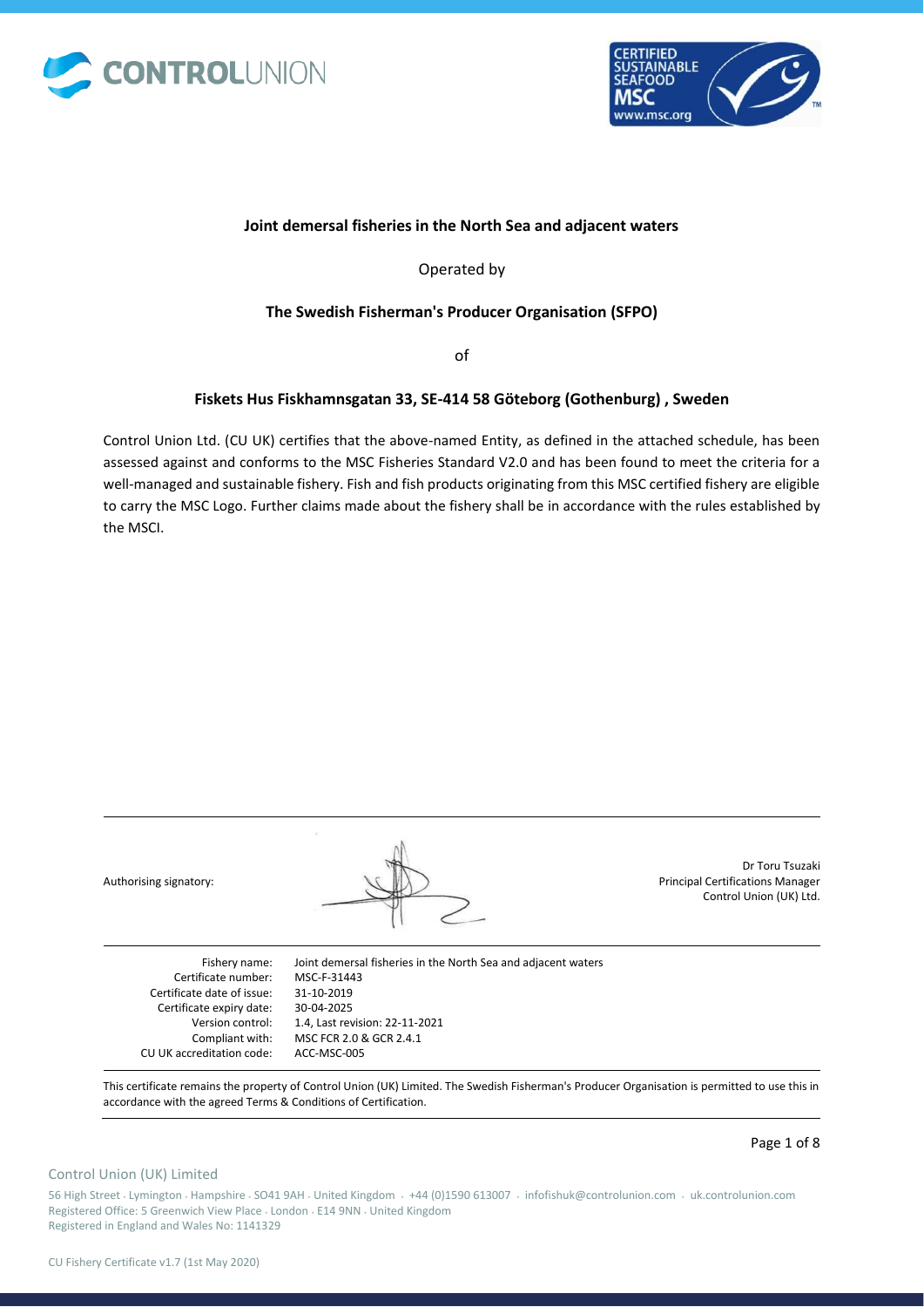



### **CERTIFIED SPECIES AND STOCKS:**

| Common name                         | <b>Species</b>             | <b>ICES Stock description</b> | Overlap with certified ICES fishing areas for SFPO |                 |                        |
|-------------------------------------|----------------------------|-------------------------------|----------------------------------------------------|-----------------|------------------------|
|                                     |                            |                               | Kattegat (3aS)                                     | Skagerrak (3aN) | North Sea (4)          |
| Atlantic cod                        | Gadus morhua               | 3an, 4, 7d                    |                                                    | Suspended*      | Suspended*             |
| Haddock<br>Melanogrammus aeglefinus | 3an, 4, 6a                 |                               |                                                    |                 |                        |
|                                     |                            | $7b-k$                        |                                                    |                 |                        |
| Hake                                | Merluccius merluccius      | Northern stock                |                                                    |                 |                        |
| Ling                                | Molva molva                | 3a, 4a etc. (other areas)     |                                                    |                 | $\checkmark$ (4a only) |
| Megrim                              | Lepidorhombus whiffiagonis | 4a, 6a                        |                                                    |                 | $\checkmark$ (4a only) |
| Plaice                              | Pleuronectes platessa      | Subdivisions 21-23            |                                                    |                 |                        |

Authorising signatory:



Dr Toru Tsuzaki Principal Certifications Manager Control Union (UK) Ltd.

Fishery name: Certificate number: Certificate date of issue: Certificate expiry date: Version control: Compliant with: CU UK accreditation code: Joint demersal fisheries in the North Sea and adjacent waters MSC-F-31443 31-10-2019 30-04-2025 1.4, Last revision: 22-11-2021 MSC FCR 2.0 & GCR 2.4.1 ACC-MSC-005

This certificate remains the property of Control Union (UK) Limited. The Swedish Fisherman's Producer Organisation is permitted to use this in accordance with the agreed Terms & Conditions of Certification.

Page 2 of 8

#### Control Union (UK) Limited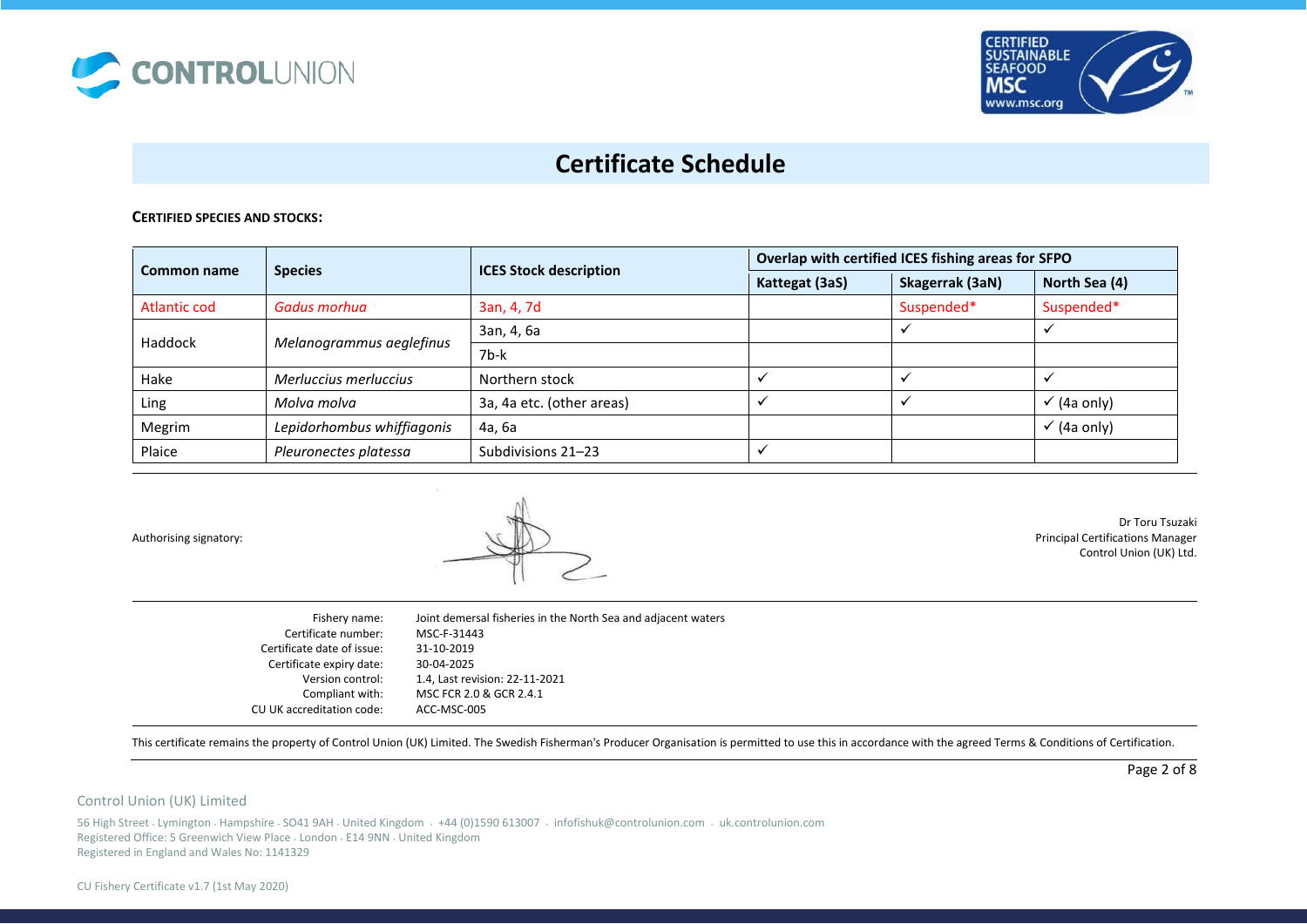



|                               |                      |                               | Overlap with certified ICES fishing areas for SFPO |                 |                             |
|-------------------------------|----------------------|-------------------------------|----------------------------------------------------|-----------------|-----------------------------|
| <b>Species</b><br>Common name |                      | <b>ICES Stock description</b> | Kattegat (3aS)                                     | Skagerrak (3aN) | North Sea (4)               |
|                               |                      | 3an, 4                        |                                                    | ✓               | ✔                           |
|                               |                      | 7d                            |                                                    |                 |                             |
| Saithe                        | Pollachius virens    | 3a, 4, 6                      | $\checkmark$                                       | $\checkmark$    | ✓                           |
|                               | Solea solea          | 3a, 22-24                     | ✓                                                  | $\checkmark$    |                             |
| Dover sole                    |                      | 4                             |                                                    |                 | $\checkmark$                |
| Tusk                          | Brosme brosme        | Northeast Atlantic            | $\checkmark$                                       | $\checkmark$    | $\checkmark$                |
| Whiting                       | Merlangius merlangus | 4, 7d                         |                                                    |                 | ✓                           |
|                               |                      | <b>FU7 Fladen Ground</b>      |                                                    |                 | $\checkmark$ (FU7 only)     |
| Norway lobster                | Nephrops norvegicus  | 3a                            |                                                    |                 |                             |
| Northern prawn                | Pandalus borealis    | 3a, 4a East                   | $\checkmark$                                       | $\checkmark$    | $\checkmark$ (4a East only) |

Authorising signatory:

Dr Toru Tsuzaki Principal Certifications Manager Control Union (UK) Ltd.

Fishery name: Certificate number: Certificate date of issue: Certificate expiry date: Version control: Compliant with: CU UK accreditation code: Joint demersal fisheries in the North Sea and adjacent waters MSC-F-31443 31-10-2019 30-04-2025 1.4, Last revision: 22-11-2021 MSC FCR 2.0 & GCR 2.4.1 ACC-MSC-005

This certificate remains the property of Control Union (UK) Limited. The Swedish Fisherman's Producer Organisation is permitted to use this in accordance with the agreed Terms & Conditions of Certification.

Page 3 of 8

#### Control Union (UK) Limited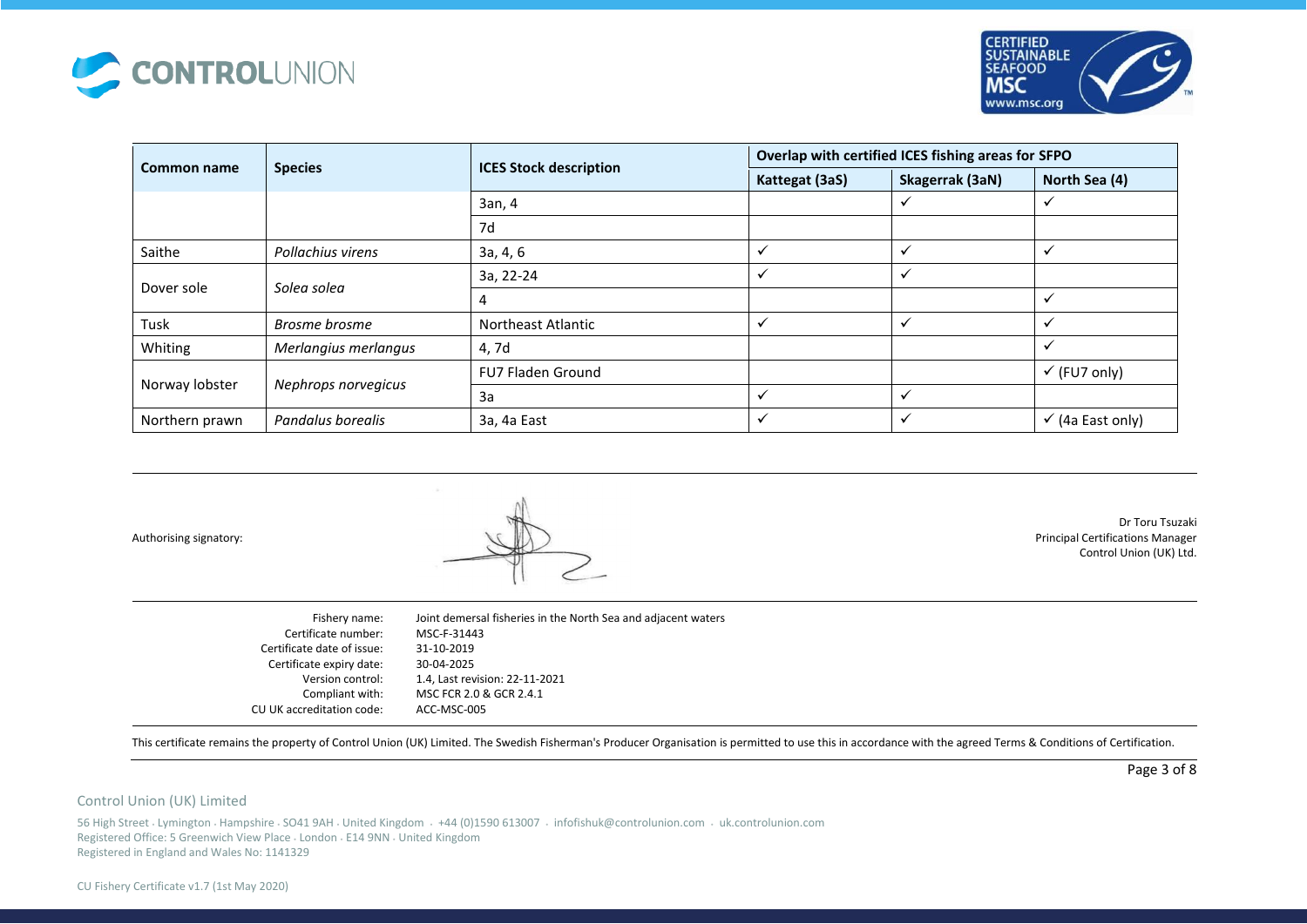



**SFPO GEOGRAPHICAL RANGE AND METHODS OF CAPTURE COVERED BY THE SCOPE OF THIS CERTIFICATE:**

| <b>Method of capture</b>                                                                                                                  | Kattegat (3aS) | Skagerrak (3aN) | North Sea (4) |
|-------------------------------------------------------------------------------------------------------------------------------------------|----------------|-----------------|---------------|
| TR: Demersal otter trawl (Skagerrak/Kattegat rules = 120 mm or 90 mm w/ separator grid or<br>very large mesh escapement)                  |                |                 |               |
| TR1: Demersal otter trawl or flyshooter or twinrig, mesh size > 100 mm                                                                    |                |                 |               |
| TR2: Demersal otter trawl or flyshooter or twinrig, mesh size 70 - 100 mm                                                                 |                |                 |               |
| TR PRAWN: Demersal otter trawl (mesh size > 35 mm for pandalus with escapement<br>window, sometimes with separate 120 mm codend for fish) |                |                 |               |
| POT: Nephrops Creel                                                                                                                       |                |                 |               |

Authorising signatory:

Dr Toru Tsuzaki Principal Certifications Manager Control Union (UK) Ltd.

Fishery name: Certificate number: Certificate date of issue: Certificate expiry date: Version control: Compliant with: CU UK accreditation code: Joint demersal fisheries in the North Sea and adjacent waters MSC-F-31443 31-10-2019 30-04-2025 1.4, Last revision: 22-11-2021 MSC FCR 2.0 & GCR 2.4.1 ACC-MSC-005

This certificate remains the property of Control Union (UK) Limited. The Swedish Fisherman's Producer Organisation is permitted to use this in accordance with the agreed Terms & Conditions of Certification.

Page 4 of 8

#### Control Union (UK) Limited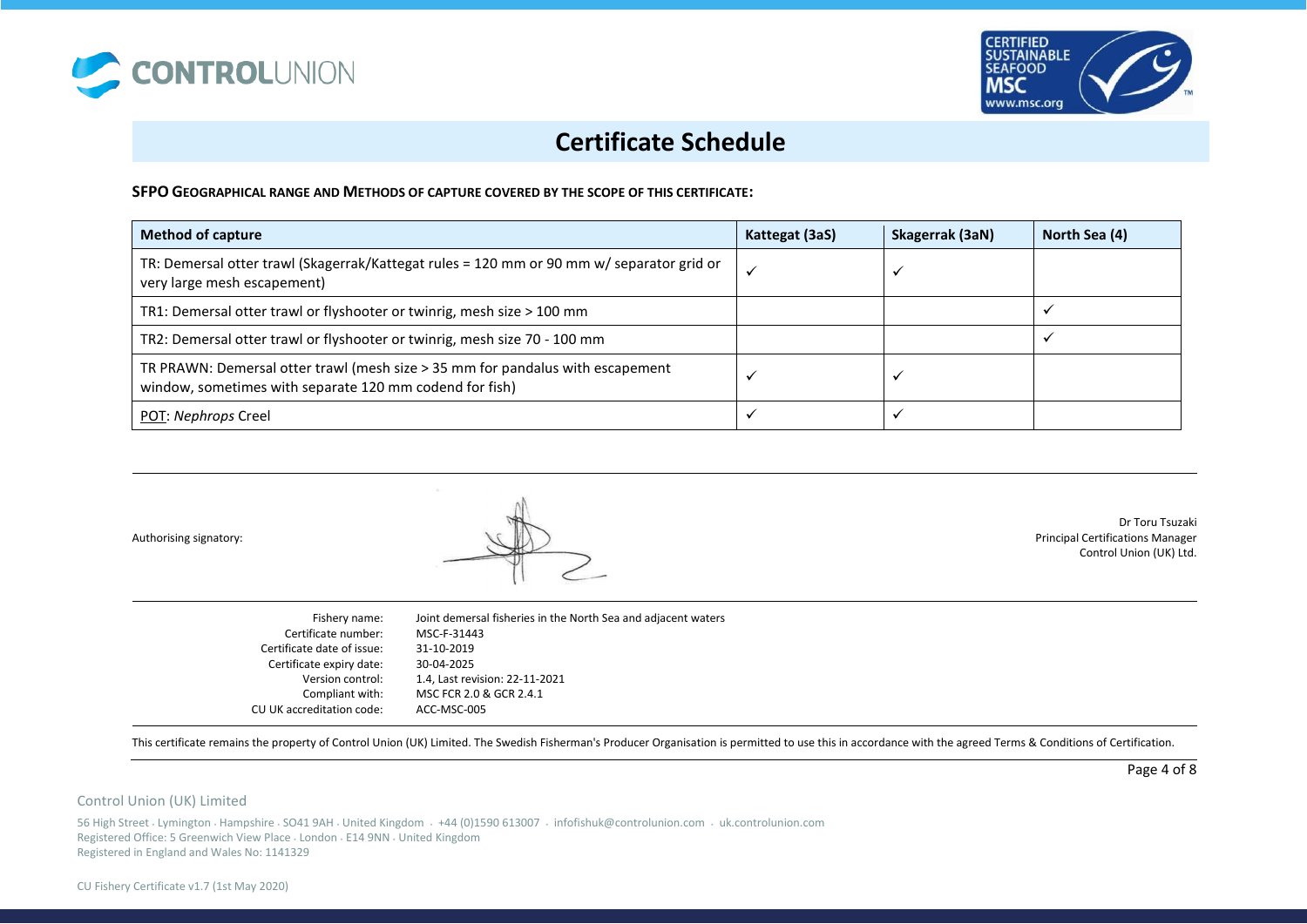



**CLIENT GROUP:** 

Swedish vessels that have signed up to the SFPO Code of Conduct for MSC fishermen (This is being kept up to date here: [https://www.sfpo.se/msc\)](https://www.sfpo.se/msc)

**PARTIES OR CATEGORIES OF PARTIES ENTITLED TO USE THE CERTIFICATE:** 

None. There are no other eligible fishers.

**\*Note on suspension 3an, 4, 7d cod: this stock was suspended on 31 October 2019 following self-suspension by the collective Client Groups for this fishery [\(https://fisheries.msc.org/en/fisheries/joint-demersal-fisheries-in-the-north-sea-and-adjacent-waters/@@assessments\)](https://fisheries.msc.org/en/fisheries/joint-demersal-fisheries-in-the-north-sea-and-adjacent-waters/@@assessments). If the certification status of either stock changes, this certificate will be re-issued.** 

Authorising signatory:



Dr Toru Tsuzaki Principal Certifications Manager Control Union (UK) Ltd.

Fishery name: Certificate number: Certificate date of issue: Certificate expiry date: Version control: Compliant with: CU UK accreditation code: Joint demersal fisheries in the North Sea and adjacent waters MSC-F-31443 31-10-2019 30-04-2025 1.4, Last revision: 22-11-2021 MSC FCR 2.0 & GCR 2.4.1 ACC-MSC-005

This certificate remains the property of Control Union (UK) Limited. The Swedish Fisherman's Producer Organisation is permitted to use this in accordance with the agreed Terms & Conditions of Certification.

Page 5 of 8

### Control Union (UK) Limited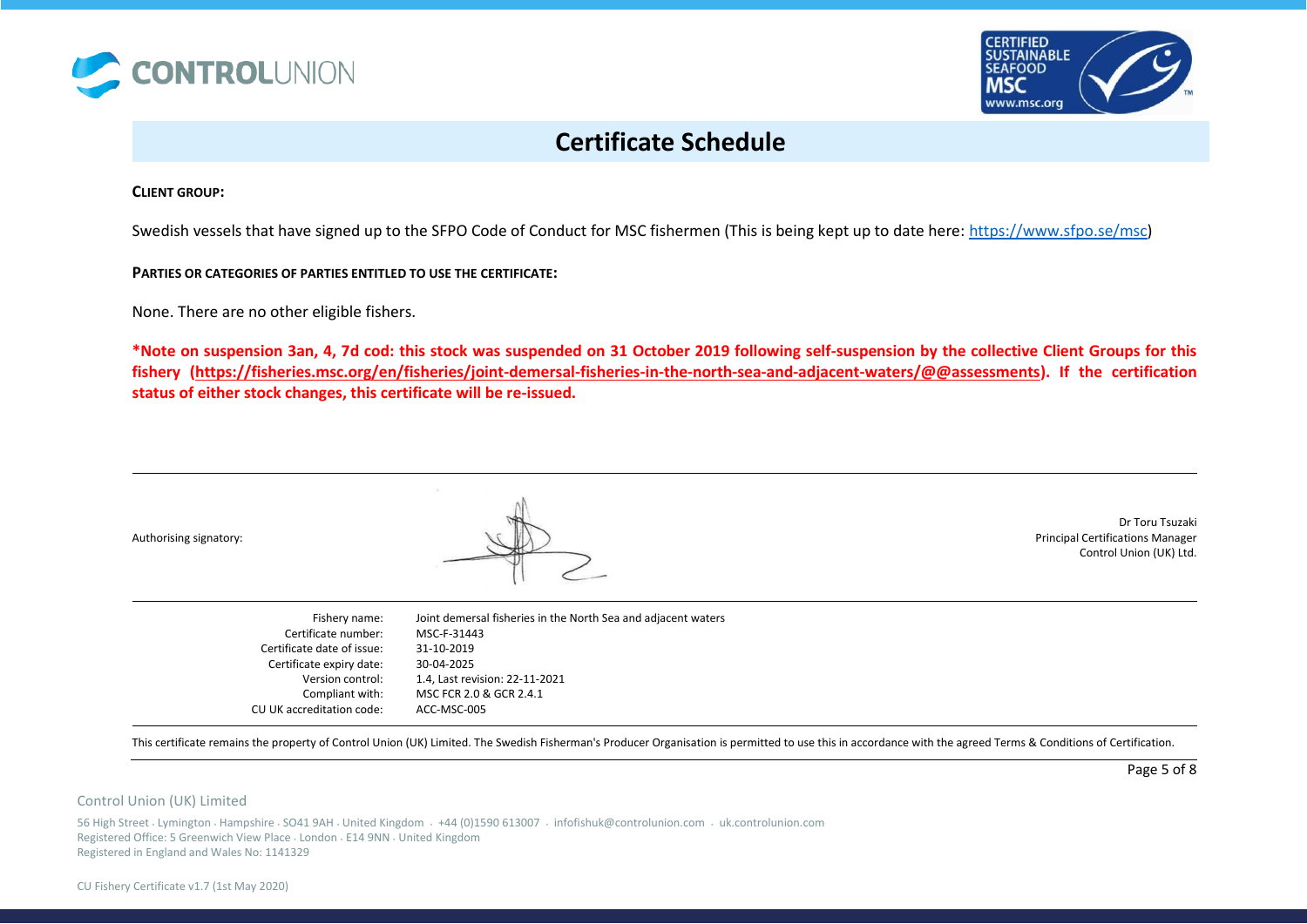



The point(s) at which fish and fish products may enter a Chain of Custody:

The certified target species and stocks, caught in accordance with the method of capture/geographical area combinations and by the Client Group vessels covered by the scope of this certificate, as listed in the Certificate Schedule above, are eligible to enter further certified chains of custody (CoC) and be sold as MSC certified or carry the MSC ecolabel from the following points:

- Where product is sold through auctions, CoC should commence from the point of 1st sale.
- Where product is sold directly from the vessels, CoC should commence from the point of landing.

All parties wishing to sell MSC certified fish that has been purchased from this fishery will therefore require their own MSC Chain of Custody (CoC) certification, at which point the product shall be eligible to carry the MSC logo.

## **The list of eligible auction sites is as follows:**

| <b>Auction</b>                          | <b>Details</b>                                          |
|-----------------------------------------|---------------------------------------------------------|
| <b>Denmark</b>                          |                                                         |
| Danske Fiskeauktioner A/S (Thyborøn)    | Havnegade 15 - 2. sal - Postbox 13 - DK - 7680 Thyborøn |
| Danske Fiskeauktioner A/S (Hvide Sande) | Rødspættevej 3 - DK - 6960 Hvide Sande                  |
| Danske Fiskeauktioner A/S (Thorsminde)  | Vesthavnen 7 - Thorsminde - DK - 6990 Ulfborg           |
| Hanstholm Fiskeauktion                  | Auktionsgade 11 - 7730 Hanstholm                        |
| Skagen Fiskeauktion                     | Auktionsvej 10 - 9990 Skagen                            |

Authorising signatory: Dr Toru Tsuzaki Principal Certifications Manager Control Union (UK) Ltd. Fishery name: Certificate number: Joint demersal fisheries in the North Sea and adjacent waters MSC-F-31443

Certificate date of issue: Certificate expiry date: Version control: Compliant with: CU UK accreditation code:

31-10-2019 30-04-2025 1.4, Last revision: 22-11-2021. MSC FCR 2.0 & GCR 2.4.1 ACC-MSC-005

This certificate remains the property of Control Union (UK) Limited. The Swedish Fisherman's Producer Organisation is permitted to use this in accordance with the agreed Terms & Conditions of Certification.

#### Page 6 of 8

## Control Union (UK) Limited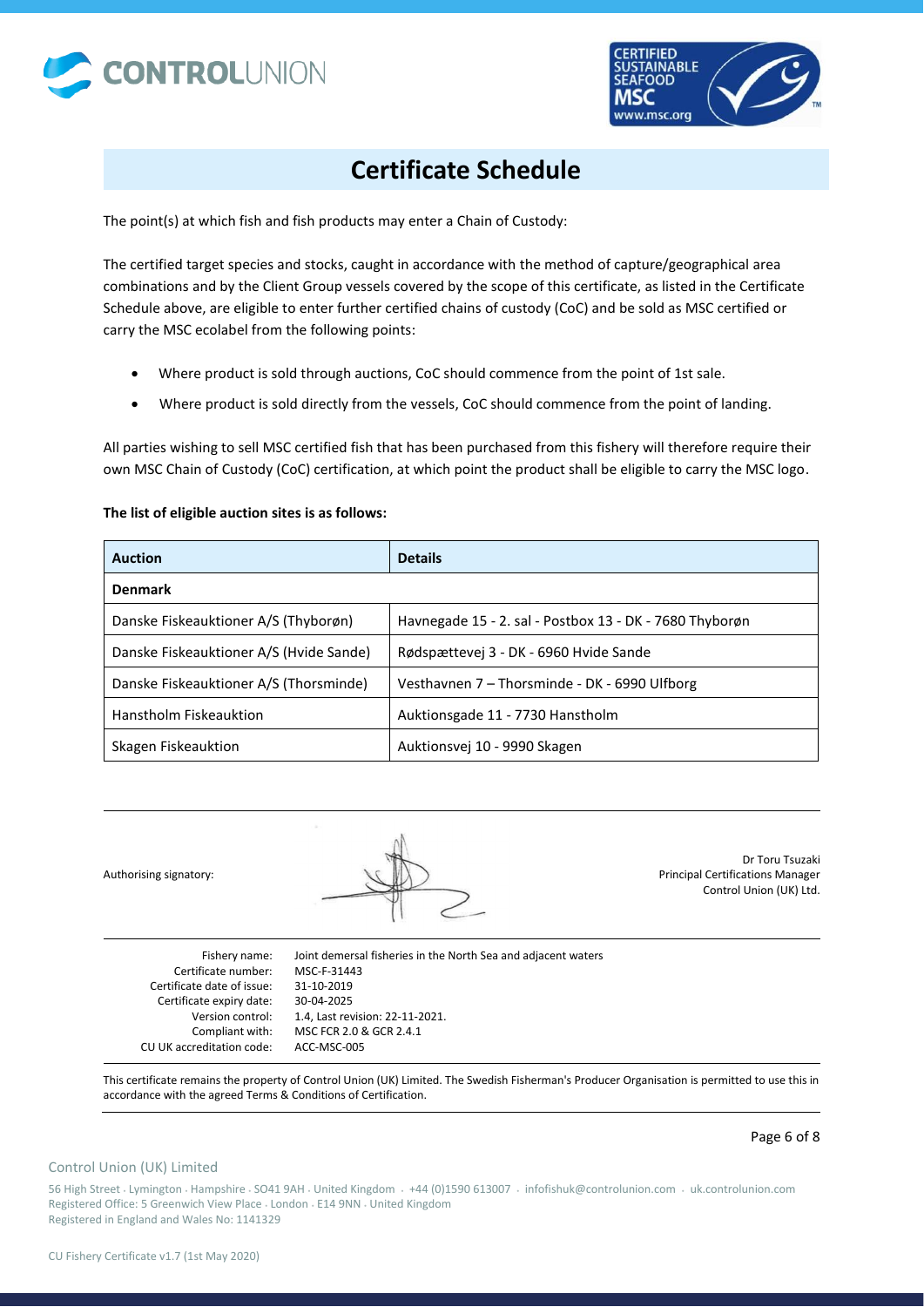



| <b>Auction</b>                        | <b>Details</b>                           |
|---------------------------------------|------------------------------------------|
| Fiskeauktion Nord (Hirtshals)         | Norgeskajen 7 - 9850 Hirtshals           |
| Fiskeauktion Nord (Strandby)          | Auktionskaj 7, 1. th, 9970 Strandby      |
| Fiskeauktion Danmark A/S - Gilleleje  | Havnen 6 - DK - 3250 Gilleleje           |
| Sweden                                |                                          |
| Göteborg Fiskauktion                  | Fiskhamnen, 414 58 Göteborg              |
| Smögens Fiskauktion                   | Fiskhamnsgatan 31, 456 51 Smögen, Sweden |
| <b>The Netherlands</b>                |                                          |
| Visafslag Hollands Noorden            | Havenkade 1, 1779 GS Den Oever           |
| Visafslag Hollands Noorden            | Het Nieuwe Diep 27b, 1781 AD Den Helder  |
| Garnalenafslag Zoutkamp               | Reitdiepskade 22, 9974 PJ Zoutkamp       |
| Zeeuwse Visveiling Vlissingen         | Binnenhaven 11, 4382 NT Vlissingen       |
| Hollandse Visveiling IJmuiden BV      | Halkade 4, 1976 DC IJmuiden              |
| Visveiling Urk BV - locatie Harlingen | Nieuwe Vissershaven 25, 8861NX Harlingen |
| Visafslag Lauwersoog B.V.             | Haven 1, 9976 VN Lauwersoog              |
| Visafslag Scheveningen BV             | Visafslagweg 1, 2583 DM Den Haag         |
| Visafslag Stellendam BV               | Meester Snijderweg 5, 3251 LJ Stellendam |
| Visveiling Colijnsplaat BV            | Visserijweg 1, 4886 CX Colijnsplaat      |
| Visveiling Urk BV                     | Westwal 2, 8321 WG Urk                   |
| Zeeuwse Visveiling Breskens           | Kaai 1, 4511 RC Breskens                 |

Authorising signatory:



Dr Toru Tsuzaki Principal Certifications Manager Control Union (UK) Ltd.

Fishery name: Certificate number: Certificate date of issue: Certificate expiry date: Version control: Compliant with: CU UK accreditation code: Joint demersal fisheries in the North Sea and adjacent waters MSC-F-31443 31-10-2019 30-04-2025 1.4, Last revision: 22-11-2021. MSC FCR 2.0 & GCR 2.4.1 ACC-MSC-005

This certificate remains the property of Control Union (UK) Limited. The Swedish Fisherman's Producer Organisation is permitted to use this in accordance with the agreed Terms & Conditions of Certification.

### Page 7 of 8

## Control Union (UK) Limited